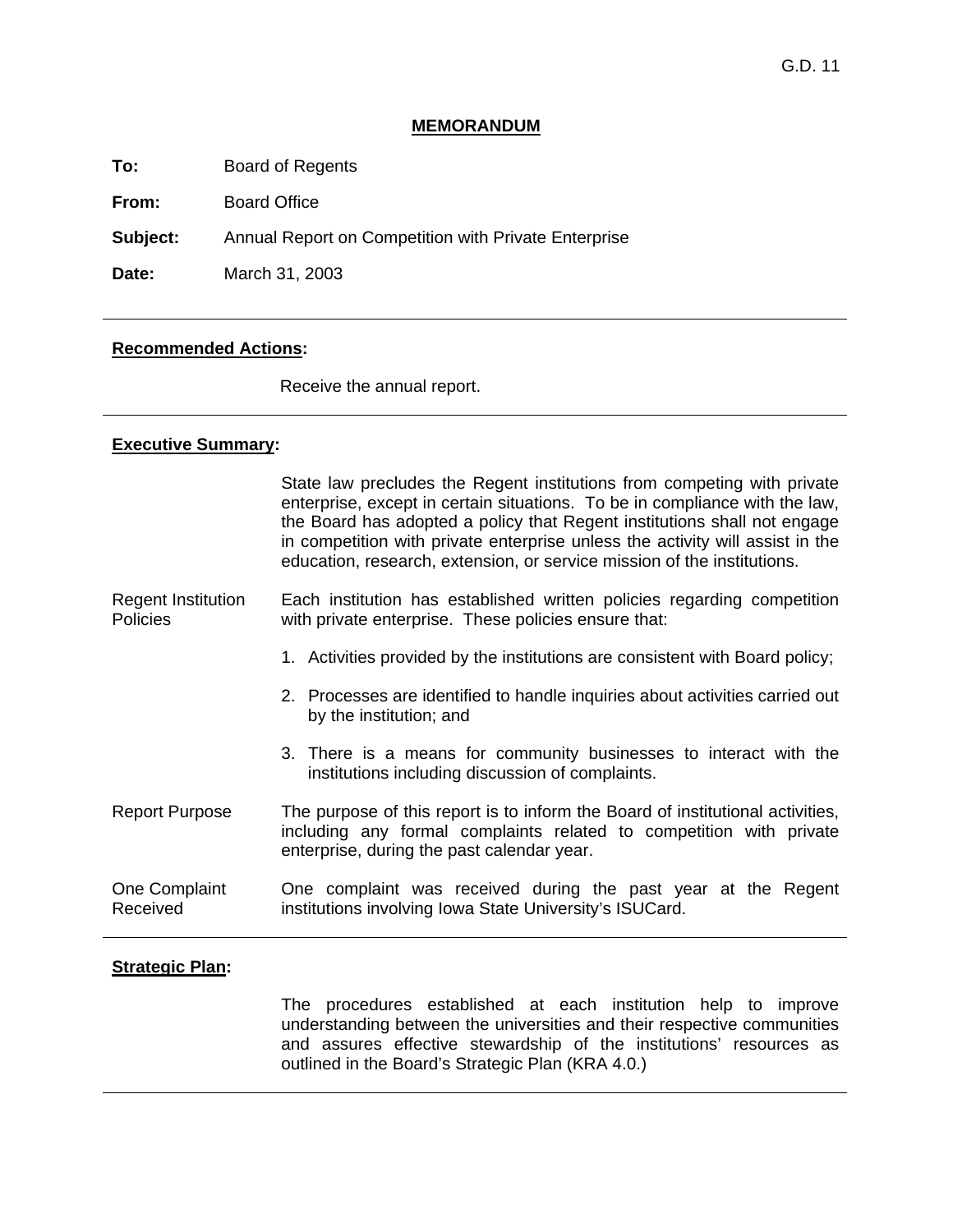# **Background:**

Iowa Code Iowa Code Chapter 23A prohibits a public entity from competing with private enterprise unless specifically authorized by statute, rule, ordinance, or regulation.

> The same chapter authorizes the Board of Regents to provide, by administrative rule, exemptions to this prohibition for the Regent institutions under the control of the Board. The exemptions detailed in Iowa Code §23A.2(2) and §23A.2(10)k are listed in Attachment A.

Iowa Administrative Code / Board Policy Iowa Administrative Code §681-9.4 and Regent Policy Manual §7.07C specify the Board's rules and requirements regarding competition with private enterprise by Regent institutions.

> To fulfill their missions effectively, institutions under the control of the Board occasionally provide goods and services, which enhance, promote, or support the instructional, research, public service, and other functions to meet the needs of students, faculty, staff, patients, visitors, and members of the public participating in institutional events.

The Regent institutions have established written procedures for receiving, reviewing, and responding to inquiries about activities carried out by the institution that could be considered competition with private enterprise. Regent Institution **Policies** 

> Each Regent institution provides a means for business interests in the institution's community to consult with and advise the institution on policies and procedures regarding the sale of goods or services that might compete with private enterprise.

> The Regent institutions have committees that meet as necessary to review potential situations that may compete with private enterprise. The chief business officer at each institution may approve an activity that competes with private business only after a review demonstrates that one or more of the following conditions are met:

- The activity is deemed to be an integral part of the institution's educational, research, public service, and campus support functions, and other educational and support activities.
- The activity is needed to provide an integral good or service that is not reasonably available in the community; or the activity is needed to provide an integral good or service at time, price, location, or terms that are not reasonably available in the community.
- The activity is carried out for the primary benefit of the campus community and is incidental to the education, research, service, or extension missions of the university.
- The activity is carried out due to the importance of maintaining the quality of the institution.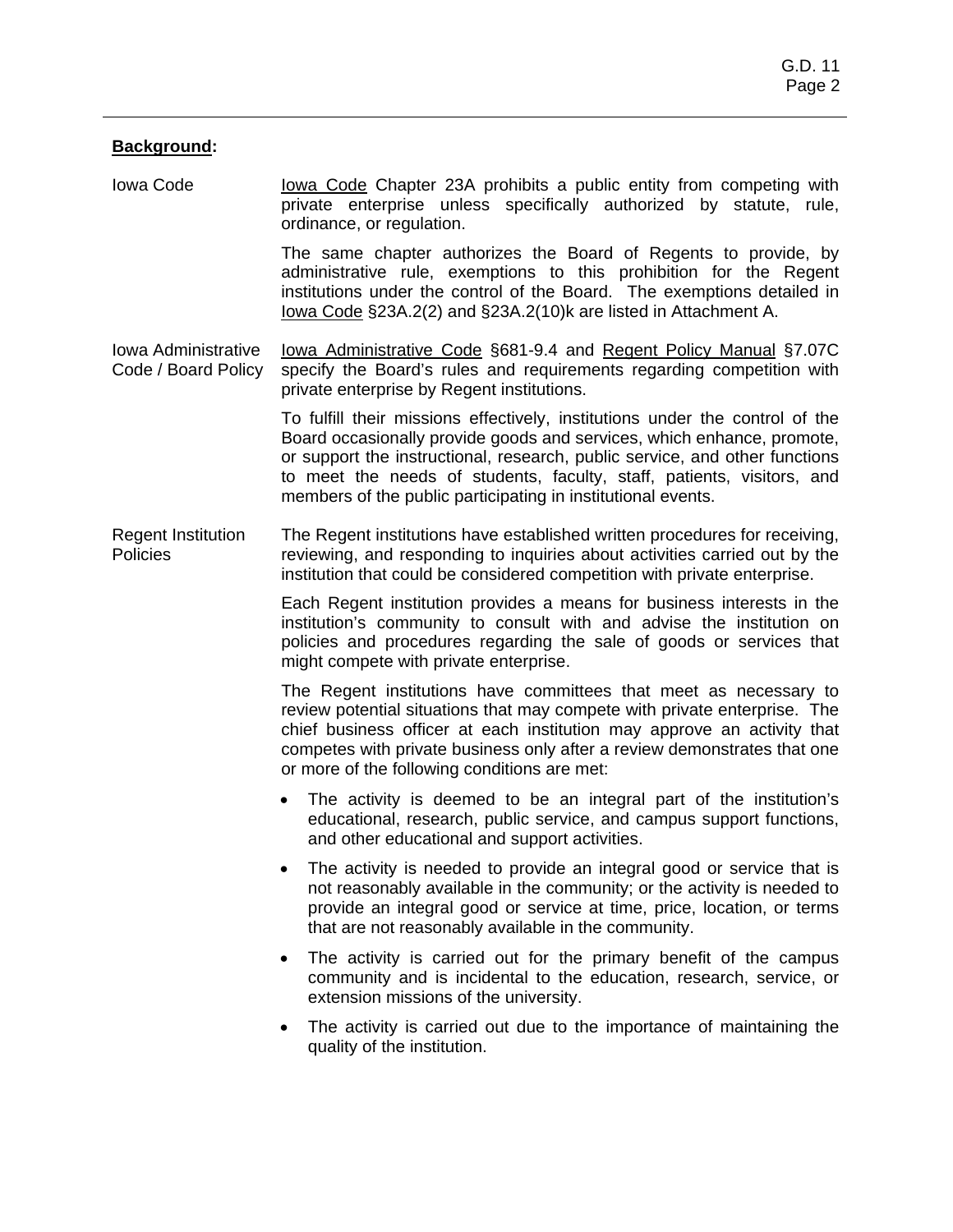Iowa Administrative Code §681-9.4(8) details the formal appeal process for resolving complaints involving competition with private enterprise:

- If a private enterprise seeks to appeal an action or activity of a Regent institution, it shall attempt to resolve the issue at the institutional level. The form of appeal shall be a letter to the chief business officer.
- If dissatisfied with the institution's response, the private enterprise may notify the Executive Director in writing and request assistance.
- If the issue remains unresolved, the Executive Director may docket the matter for review by the Board. Board action constitutes final agency action.

 The universities may receive comments or concerns that do not follow this process. These comments or concerns are regarded as "informal" complaints and are included in this annual report to the Board.

# **Analysis:**

The following information is presented by institution and includes changes in institutional policies, activities that occurred during the year as a result of the policy, and notification of any complaints received by an institution.

# *University of Iowa*

REVIEW COMMITTEE SUI reports that the Committee on Competition with Private Enterprise and Community Concerns meets periodically and, as needed, meets with the Vice President for Finance and University Services to address issues involving proposed activities, specific inquiries or complaints, and to consult with the local business community.

> Members of the committee include representatives from the Provost's Office; the Office of University Relations; the Office of the Vice President for Finance and University Services; the Office of the Vice President for Students Services; the Office of the General Counsel; and one faculty member appointed by the Vice President for Finance and University Services in consultation with the Faculty Senate.

- LOCAL COMMUNITY RELATIONSHIP SUI reports that it has an established policy to consult with business interests in the Iowa City community.
- The University received no complaints from the private sector during the past year. **COMPLAINTS**

One issue was identified during the past year that is currently being reviewed. The Department of Speech Pathology and Audiology, Center for Disabilities and Development, and the Department of Otolaryngology are proposing to dispense hearing aids directly to patients. This has not been done in the past. This issue is currently under review and a recommendation will be made to the Vice President for Finance and University Services.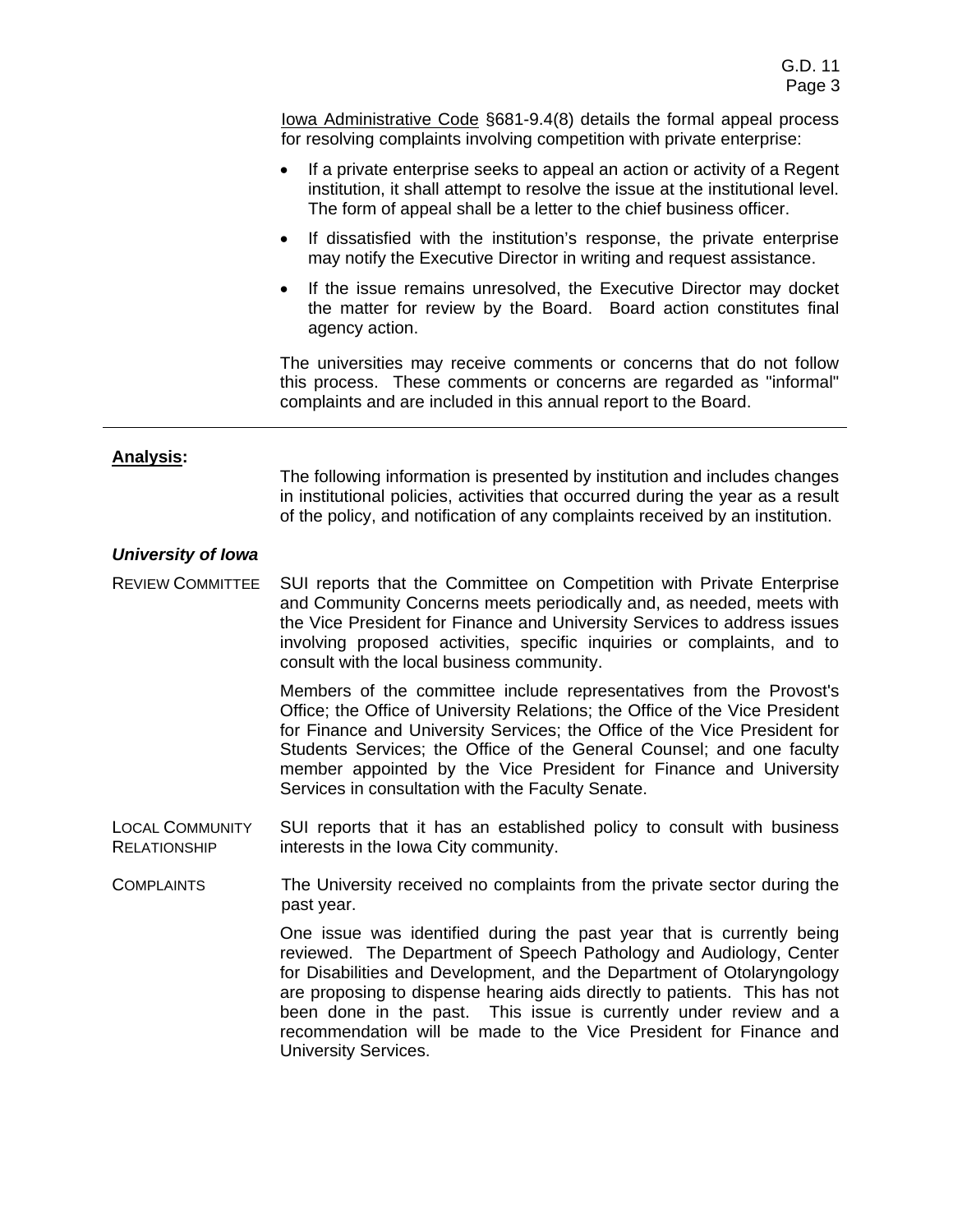# *Iowa State University*

REVIEW COMMITTEE ISU reports that all activities involving the sale of goods, services, or facility usage to the general public must be in accordance with University Review Committee policies.

> Members of the committee include a representative from the President's Office, the Vice President for Business and Finance's Office, and the Business Affairs Office.

- LOCAL COMMUNITY RELATIONSHIP ISU reports that it maintains positive relationships with community business groups such as the Ames Chamber of Commerce and the Ames Convention and Visitors Bureau regarding business relationships with the local community. The University takes local merchants' concerns seriously.
- COMPLAINTS The University received one concern from the private sector during the past year:
- CyCash Program The CyCash program allows students to conduct transactions electronically using their ISUCard to:
	- Transfer up to \$250 from their checking or savings account to their ISUCard;
	- Charge up to \$50 to their university billing;
	- Set up their ISUCard as a debit bankcard and ATM card through a local bank;
	- Serve as student identification;
	- Provide access to several campus services, such as laundries, library copiers, vending, bus services, copy centers, etc.; and
	- Be used at the University Book Store.

The local bookstore was concerned that by adding funds to the ISUCard or by charging items to the students' university billing, it makes it easier for students to purchase items at the University Book Store than at the local private bookstore.

The University reports that the ability to add funds to the ISUCard has been in place since 1995 and had been disclosed to the local bookstore at that time. The ability to add limited funds (\$50) by charging to the student's university billing recently became an option.

As a result, ISU offered to allow the local bookstore to purchase the card reading equipment, obtain the necessary communication connection, and pay the administrative fees associated with the program. The local bookstore accepted ISU's offer and the program has been implemented. ISU does not plan to extend the offer beyond the local bookstore.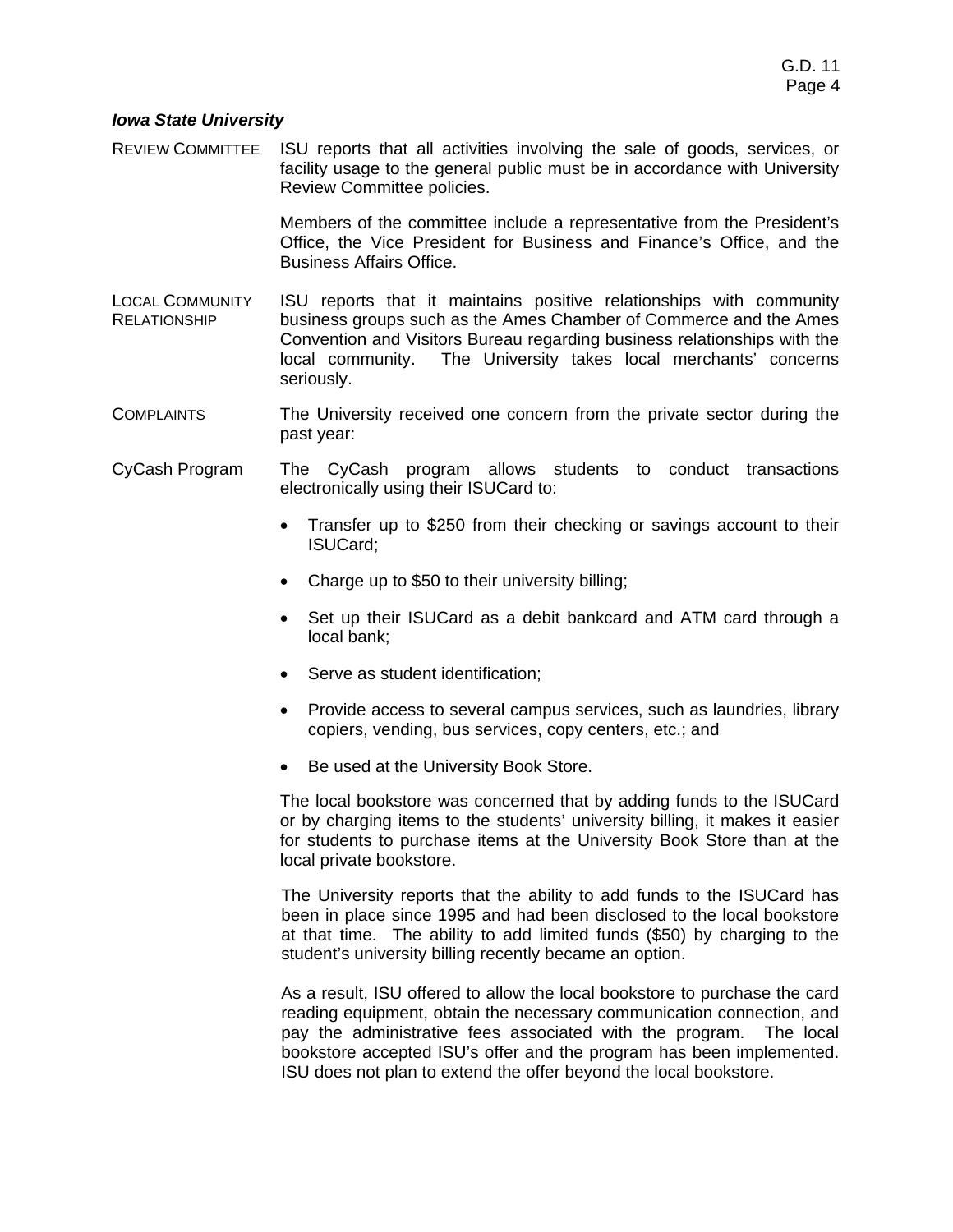## *University of Northern Iowa*

- REVIEW COMMITTEE The review committee at UNI reviews all activities involving the sale of goods, services, or facility usage at the University. Members of the review committee at UNI include a representative or designee selected by the President and two representatives selected by the Vice President for Administration and Finance.
- LOCAL COMMUNITY **RELATIONSHIP** The University maintains regular communication with the Cedar Falls Chamber of Commerce and has asked to be informed of any concerns or problems that involve the University.
- COMPLAINTS The University received no complaints from the private sector during the past year.

## *Iowa School for the Deaf*

- REVIEW COMMITTEE The review committee at ISD receives, reviews, and responds to inquiries involving the School's activities. Members of the committee include the Superintendent, the Director of Facilities, and the Director of Business Operations.
- LOCAL COMMUNITY RELATIONSHIP ISD operations generally do not include activities that compete or have the potential to compete with private enterprise.

The School engages in leasing activities with faculty, staff, deaf-related entities, education and cooperative extension services, as well as a daycare facility. ISD consults with the local private business sector to ensure lease rates are comparable to the local market. In addition, the School opens the Multipurpose Center on campus to the public during certain hours for a fee to participants.

COMPLAINTS ISD reports that there have not been any complaints regarding competition with private enterprise during the past year.

## *Iowa Braille and Sight Saving School*

REVIEW COMMITTEE The review committee at IBSSS receives, reviews, and responds to inquiries involving the School's activities involving the sale of goods, services, or facility usage. Members of the committee include the Superintendent, the Director of Administrative Services, and may involve others depending on the issue.

LOCAL COMMUNITY RELATIONSHIP IBSSS operations generally do not include activities that compete or have the potential to compete with private enterprise.

> The School does rent unoccupied or underutilized property on its campus to entities (such as local businesses and community groups) whose activities benefit the campus community.

COMPLAINTS IBSSS did not receive any complaints regarding competition with private enterprise during the past year.

<u>'inania</u> Approved: Andrea L. Anania

aa/h:\bf\2003\03aprdoc\aprgd11.doc